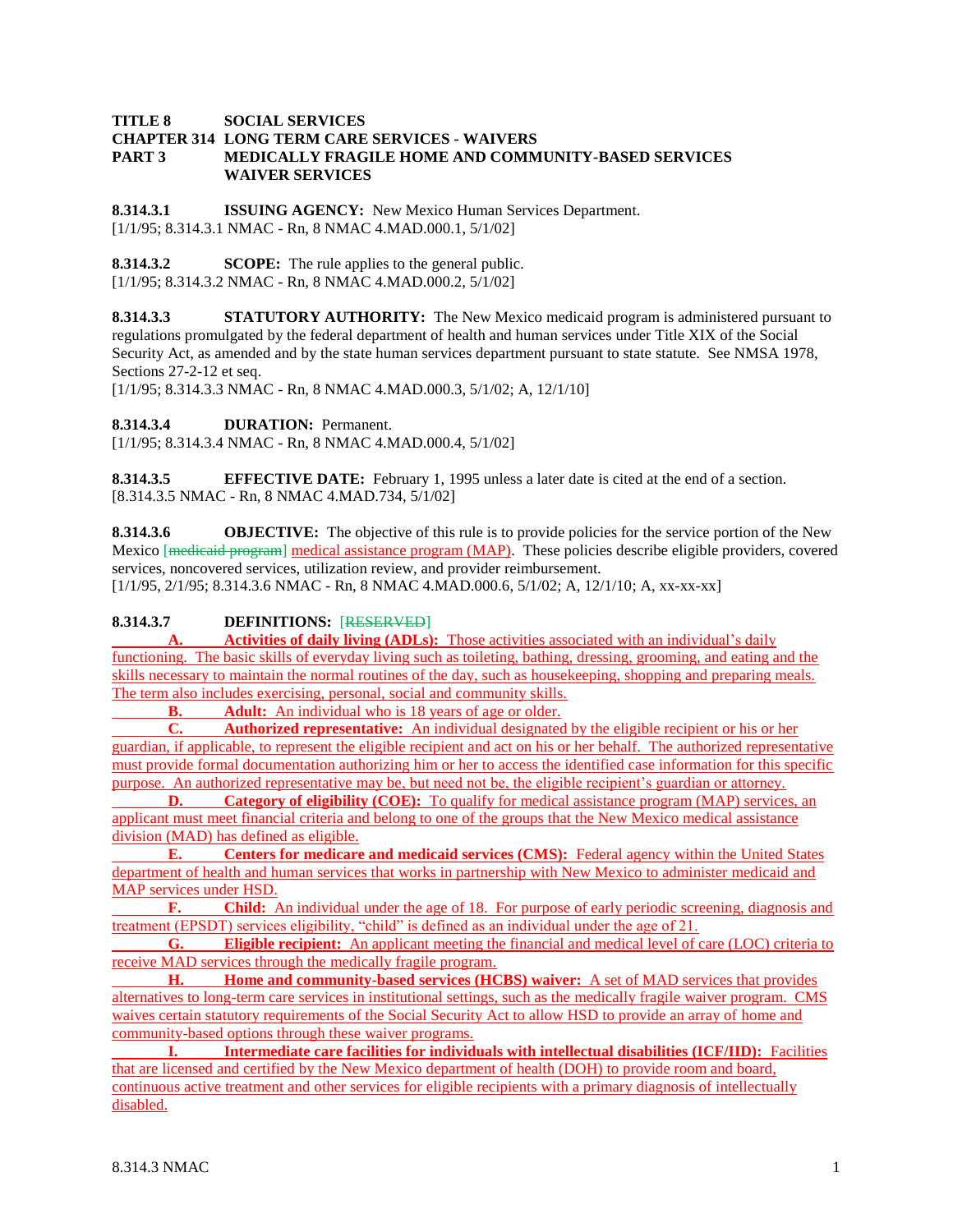**J. Level of care (LOC):** The level of care an eligible recipient must meet to be eligible for the medically fragile program.

**K. Medically Fragile:** a chronic physical condition, which results in a prolonged dependency on medical care for which daily skilled (nursing) intervention is medically necessary and is characterized by one or more of the following: a life threatening condition characterized by reasonable frequent periods of acute exacerbation which require frequent medical supervision, or physician consultation and which in the absence of such supervision or consultation would require hospitalization; a condition requiring frequent, time consuming administration of specialized treatments which are medically necessary; or dependence on medical technology such that without the technology a reasonable level of health could not be maintained; examples include but are not limited to ventilators, dialysis machines, enteral or parenteral nutrition support and supplemental oxygen.

**L. Medically Fragile Waiver (MFW):** New Mexico's 1915 (c) HCBS program serving individuals diagnosed with a medically fragile condition prior to the age of 22 and a developmental disability or who are developmentally delayed or at risk for developmental delay and meet an ICF/IID level of care.

**M. Person centered planning:** Addresses health and long-term services and support needs in an individualized manner that reflects the eligible recipient's preferences, strengths and goals.

**N**. **Recipient**: Individual receiving waiver services.

**O. Waiver:** A program in which the CMS has waived certain statutory requirements of the Social Security Act to allow states to provide an array of HCBS options as an alternative to providing long-term care services in an institutional setting.

[Recompiled  $11/30/01$ ; A, xx-xx-xx]

**8.314.3.8 MISSION STATEMENT:** [To reduce the impact of poverty on people living in New Mexico and to assure low income and individuals with disabilities in New Mexico equal participation in the life of their communities.] **[RESERVED]**

[2/1/95; 8.314.3.8 NMAC - Rn, 8 NMAC 4.MAD.002, 5/1/02; A, 12/1/10; A, xx-xx-xx]

## **8.314.3.9 MEDICALLY FRAGILE HOME AND COMMUNITY-BASED SERVICES WAIVER:**

[The New Mexico medicaid program (Medicaid) pays for medically necessary services furnished to eligible recipients. The term "recipient" hereinafter refers to waiver recipients or their representatives. Where the recipient is a minor or has a cognitive disability, the recipient may be represented by a parent, legal guardian, or other recognized legal representative. To help New Mexico recipients receive services in a cost-effective manner, the New Mexico medical assistance division (MAD) has obtained a waiver of certain federal regulations to provide home and community-based services waiver (HCBSW) programs to recipients as an alternative to institutionalization. See 42 CFR 441.300. This section describes the HCBSW for the medically fragile, eligible providers, covered waiver services, service limitations, and general reimbursement methodology.] The New Mexico MAP pays for medically necessary services furnished to eligible recipients. To help New Mexico recipients receive services in a cost-effective manner, the New Mexico medical assistance division (MAD) has obtained a waiver of certain federal regulations to provide home and community-based services (HCBS) programs to recipients as an alternative to institutionalization. See 42 CFR 441.300. 8.314.3.9 NMAC describes the HCBS for the medically fragile population, including eligible providers, covered waiver services, service limitations, and general reimbursement methodology.

[2/1/95, 4/15/96; 8.314.3.9 NMAC - Rn, 8 NMAC 4.MAD.734, 5/1/02; A, 12/1/10A, xx-xx-xx]

## **8.314.3.10 ELIGIBLE PROVIDERS:**

**A.** Upon approval of New Mexico [medical assistance program] MAP provider participation agreements by MAD, providers who meet the following requirements are eligible to be reimbursed for furnishing waiver services to recipients:

**(1)** standards established by the [HCBSW] HCBS program; and

**(2)** provide services to recipients in the same scope, quality and manner as provided to the general public; see 8.302.1.14 NMAC[, *nondiscrimination]*.

**B.** Once enrolled, providers receive a packet of information, including medicaid program policies, billing instructions, utilization review instructions, and other pertinent material from MAD and the New Mexico [department of health (NMDOH)] DOH. Providers are responsible for ensuring that they have received these materials and for updating them as new materials are received from MAD.

**C. Qualifications of case management agency providers:** Agencies must meet the standards developed for this [HCBSW] HCBS program by the applicable division of the [NMDOH] DOH. Case management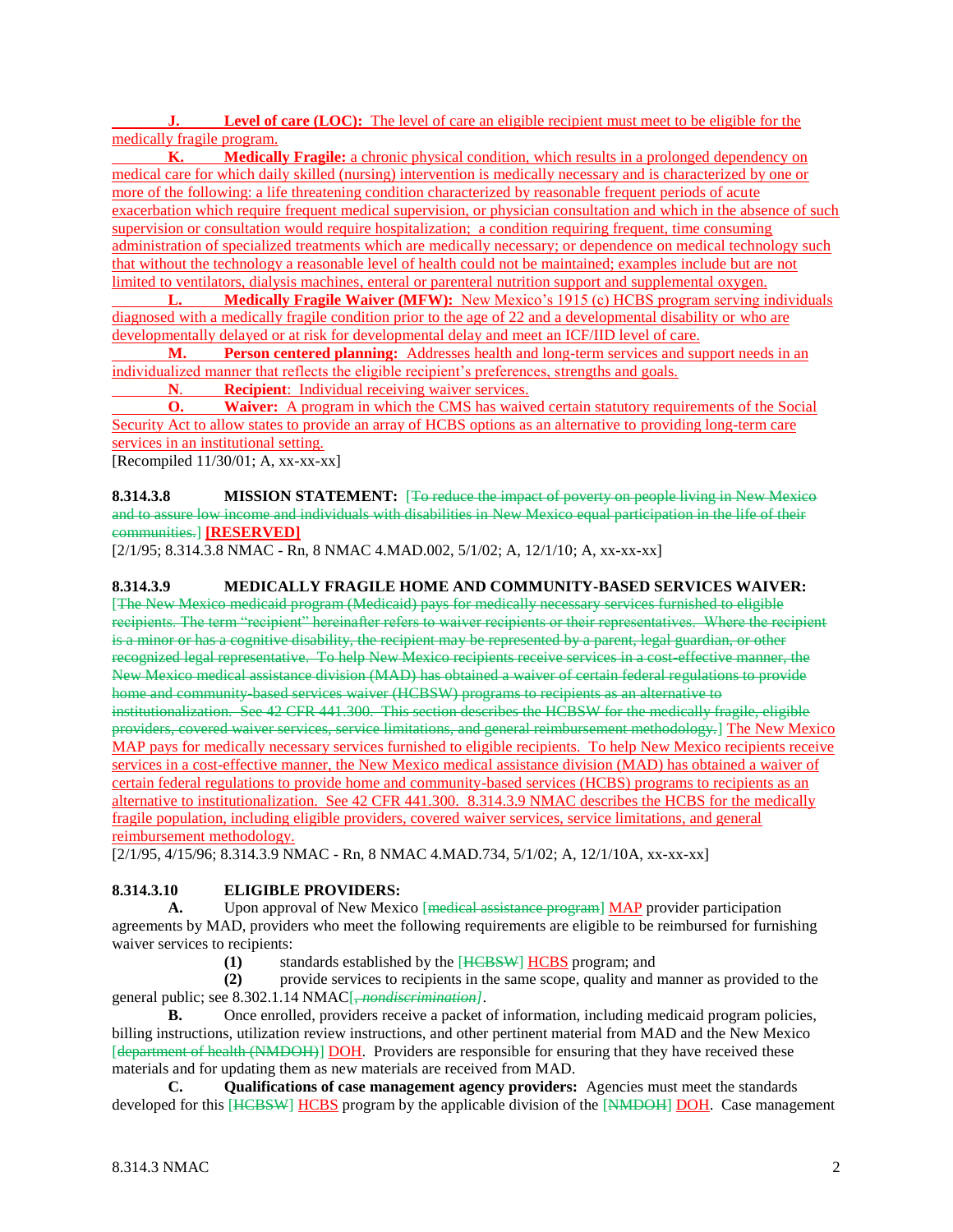agencies are required to have national accreditation. These accrediting organizations are the commission on accreditation of rehabilitation facilities (CARF), the joint commission or another nationally recognized accrediting authority. Case management assessment activities necessary to establish eligibility are considered administrative costs.

**D. Qualifications of case managers:** Case managers employed by case management agencies must have the skills and abilities necessary to perform case management services for recipients who are medically fragile, as defined by the [HCBSW standards for this waiver program] DOH medically fragile waiver standards. Case managers must be registered nurses, as defined by the New Mexico state board of nursing and have a minimum of two years of supervised experience with the target population in one or more areas of pediatrics, critical care or public health.

## **E. Qualifications of home health aide service providers:**

**(1)** Home health aide services must be provided by a licensed home health agency, a licensed rural health clinic or a licensed or certified federally qualified health center using only home health aides who have successfully completed a home health aide training program as described in 42 CFR 484.36(a) (1) and (2); or who have successfully completed a home health aide training program described in the New Mexico regulations governing home health agencies, 7.28.2.30 NMAC. Additionally, home health aides providing services must be deemed competent through a written examination and meet competency evaluation requirements specified in the 42 CFR 484.36(b) (1), (2) and (3); or meet the requirement for documentation of training or competency evaluation specified in the New Mexico regulations governing home health agencies, 7.28.2.30 NMAC.

**(2)** Supervision: Supervision must be performed by a registered nurse and shall be in accordance with the New Mexico Nursing Practice Act, NMSA 1978, Section 61-3-1 et seq. Supervision must occur at least once every 60 days in the recipient's home and be specific to the individual service plan (ISP). All supervisory visits must be documented in the recipient's file.

**(3)** The supervision of home health aides is an administrative expense to the provider and is not billable as a direct service.

## **F. Qualifications of private duty nursing providers:**

**(1)** Private duty nursing services must be provided by a licensed home health agency, a licensed rural health clinic, or a licensed or certified federally qualified health center, using only registered nurses or licensed practical nurses holding a current New Mexico board of nursing license and having a minimum of one year of supervised nursing experience; nursing experience preferably with individuals with developmental disabilities or who are medically fragile.

**(2) Supervision:** Supervision must be performed by a registered nurse and shall be in accordance with the New Mexico Nursing Practice Act. Supervision must be specific to the ISP.

**(3)** The supervision of nurses is an administrative expense to the provider and not billable as a direct service.

**G. Qualifications of skilled therapy providers:** Skilled therapy services may be provided by a licensed group practice/home health agency that employs licensed occupational therapists, physical therapists, or speech therapists and certified occupational therapy assistants and certified physical therapy assistants in accordance with the New Mexico regulation and licensing department. Physical therapy services must be provided by a physical therapist currently licensed by the state of New Mexico. Occupational therapy services must be provided by an occupational therapist currently licensed by the state of New Mexico, and registered with the American occupational therapy association or be a graduate of a program in occupational therapy approved by the council on medical education of the American occupational therapist association. Speech therapy services must be provided by a speech therapist currently licensed by the state of New Mexico and certified by the national association for speech and hearing. A physical therapy assistant working only under the direction and supervision of a licensed physical therapist, 16.20.6 NMAC, may provide physical therapy services. An occupational therapy assistant working only under the direction and supervision of a licensed occupational therapist, 16.15.3 NMAC, may provide occupational therapy services.

## **H. Qualifications of behavior support consultation providers:**

**(1)** [Behavior support consultation services must be provided by a psychiatrist; psychologist/psychoanalyst, licensed psychologist associate, licensed psychiatric nurse, social worker or counselor licensed in New Mexico.] Behavior support consultation providers must possess one of the following licenses approved by a New Mexico licensing board: psychiatrist; clinical psychologist; independent social worker (LISW); professional clinical mental health counselor (LPCC); professional art therapist (LPAT); marriage and family therapist (LMFT); mental health counselor (LMHC); master social worker (LMSW); psychiatric nurse, or psychologist associate (PA).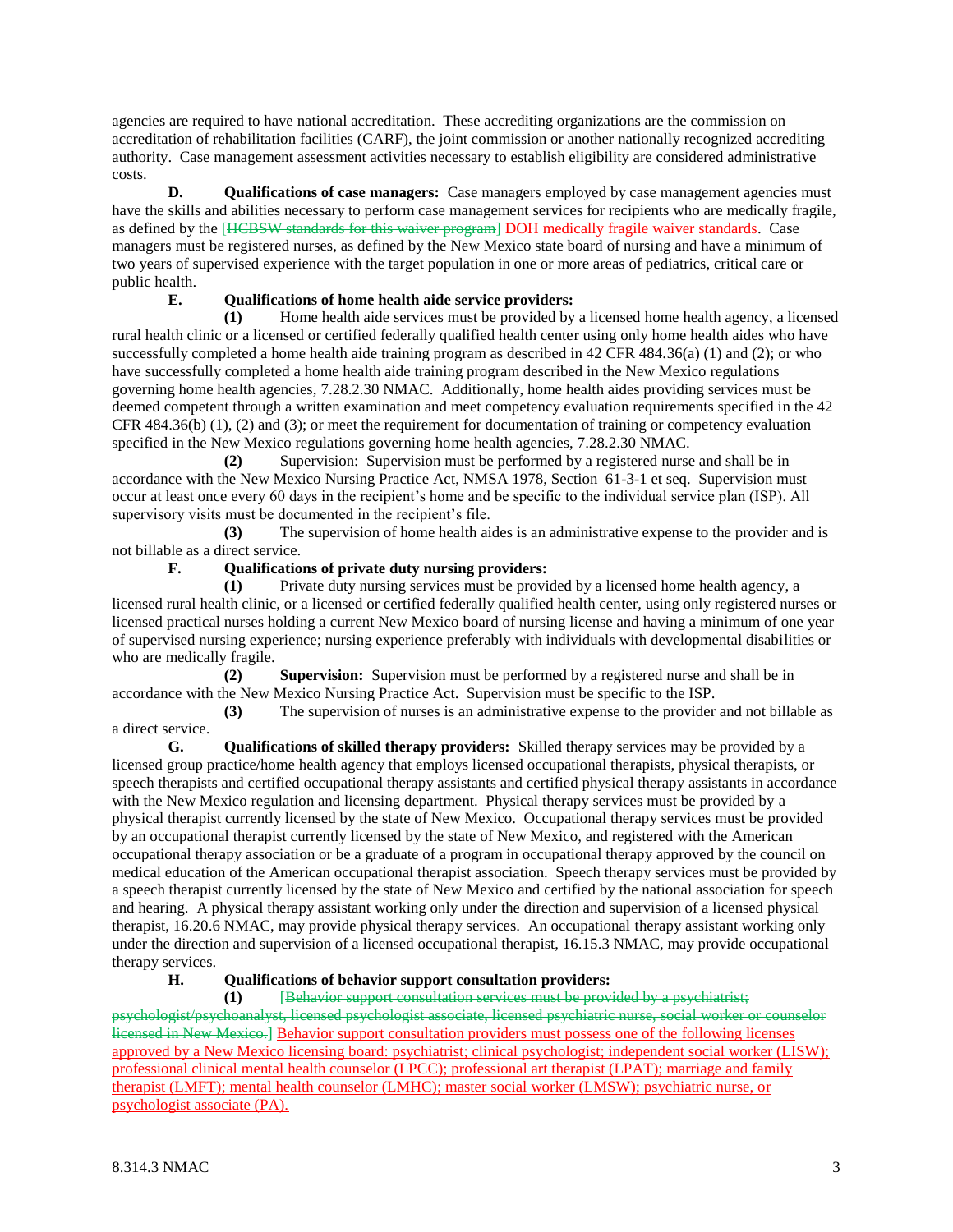proprietor.

**(2)** Behavior support consultation may be provided through a corporation, partnership or sole

**(3)** Providers of behavior support consultation must have a minimum of one year of experience working with individuals with developmental disabilities or who are medically fragile. All behavior support consultants must maintain current New Mexico licensure with their professional field licensing body.

# **I. Qualifications of [institutional and in-home] respite care service providers:**

**(1)** [Institutional respite services may be provided by an institution that is an approved medicaid provider of institutional care services, and:] Respite may be provided in the following locations: participant's home or private place of residence, the private residence of a respite care provider, or specialized foster care home. The participant and or the participant's authorized representative has the option and gives final approval of location of the respite services being provided. A specialized foster care home must be certified by the New Mexico children, youth and families department.

[**(a)** must hold a valid New Mexico institutional license issued by the DOH, to include a licensed hospital, skilled nursing facility, or intermediate care facility for the mentally retarded (ICF/MR), or

**(b)** be a certified specialized foster care provider, certified by the New Mexico children, youth and families department.]

(2) [In home respite] Respite services are provided by a licensed home health care agency, a licensed or certified federally qualified health center, or a licensed rural health clinic. The registered nurses (RNs) and licensed practical nurses (LPNs) who work for the home health agency and provide respite services must be licensed by the New Mexico state board of nursing as an RN or LPN. See the New Mexico Nursing Practice Act, NMSA 1978, Section 61-3-1 et seq. and 16.12.2 NMAC. The home health aides who work for the home health agency and provide respite services, must have successfully completed a home health aide training program, as described in 42 CFR 484.36(a)(1) and (2); or have successfully completed a home health aide training program described in the New Mexico regulations governing home health agencies, 7.28.2 NMAC.

**J. Qualifications of nutritional counseling providers:** Nutritional counseling must be furnished by a licensed dietitian registered by the commission on dietetic registration of the American dietetic association, Nutrition and Dietetics Practice Act NMSA 1978, Section 61-7A-1 et seq.

**K. Qualifications of specialized medical equipment and supplies providers:** Specialized medical equipment and supplies providers must have a business license for the locale they are in, a tax identification (ID) number for state and federal government, proof of fiscal solvency, proof of use of approved accounting principles, meet bonding required by the NMDOH, and comply with timeliness standards for this service. [2/1/95, 4/15/96; 8.314.3.10 NMAC - Rn, 8 NMAC 4.MAD.734.1& A, 5/1/02; A, 12/1/10; A, xx-xx-xx]

# **8.314.3.11 PROVIDER RESPONSIBILITIES:**

**A.** [Providers who furnish services to medicaid recipients must comply with all specified medicaid participation requirements. See 8.302.1 NMAC, *General Provider Policies*.] A provider who furnishes services to an eligible recipient must comply with all federal and state laws, regulations, rules, and executive orders relevant to the provision of services as specified in the MAD provider participation agreement and the DOH provider agreement. A provider also must meet and adhere to all applicable NMAC rules and instructions as specified in the MAD provider rules manual and its appendices, MFW service standards, MFW service definitions, and program directions and billing instructions, as updated. A provider is also responsible for following coding manual guidelines and the centers for medicare and medicaid services (CMS) correct coding initiatives, including not improperly unbundling or upcoding services. Provider must maintain current knowledge and adherence to MFW requirements.

**B.** Providers must verify that individuals are eligible for medicaid at the time services are furnished and determine if medicaid recipients have other health insurance.

**C.** Providers must maintain records which are sufficient to fully disclose the extent and nature of the services provided to recipients. See 8.302.1 NMAC<sup>[</sup>, *General Provider Policies*].

[2/1/95; 8.314.3.11 NMAC - Rn, 8 NMAC 4.MAD.734.2, 5/1/02; A, xx-xx-xx]

# **8.314.3.12 ELIGIBLE RECIPIENTS:**

**A.** [Medicaid recipients who have been diagnosed with a medically fragile condition before reaching 22 years of age and who require an ICF/IID level of care (LOC) can be eligible to participate in the medically fragile HCBSW program.] Enrollment in the MFW program is contingent upon the applicant meeting the eligibility requirements as described in this rule, the availability of funding as appropriated by the New Mexico legislature, and the number of federally authorized unduplicated eligible recipients. Once an allocation has been offered to the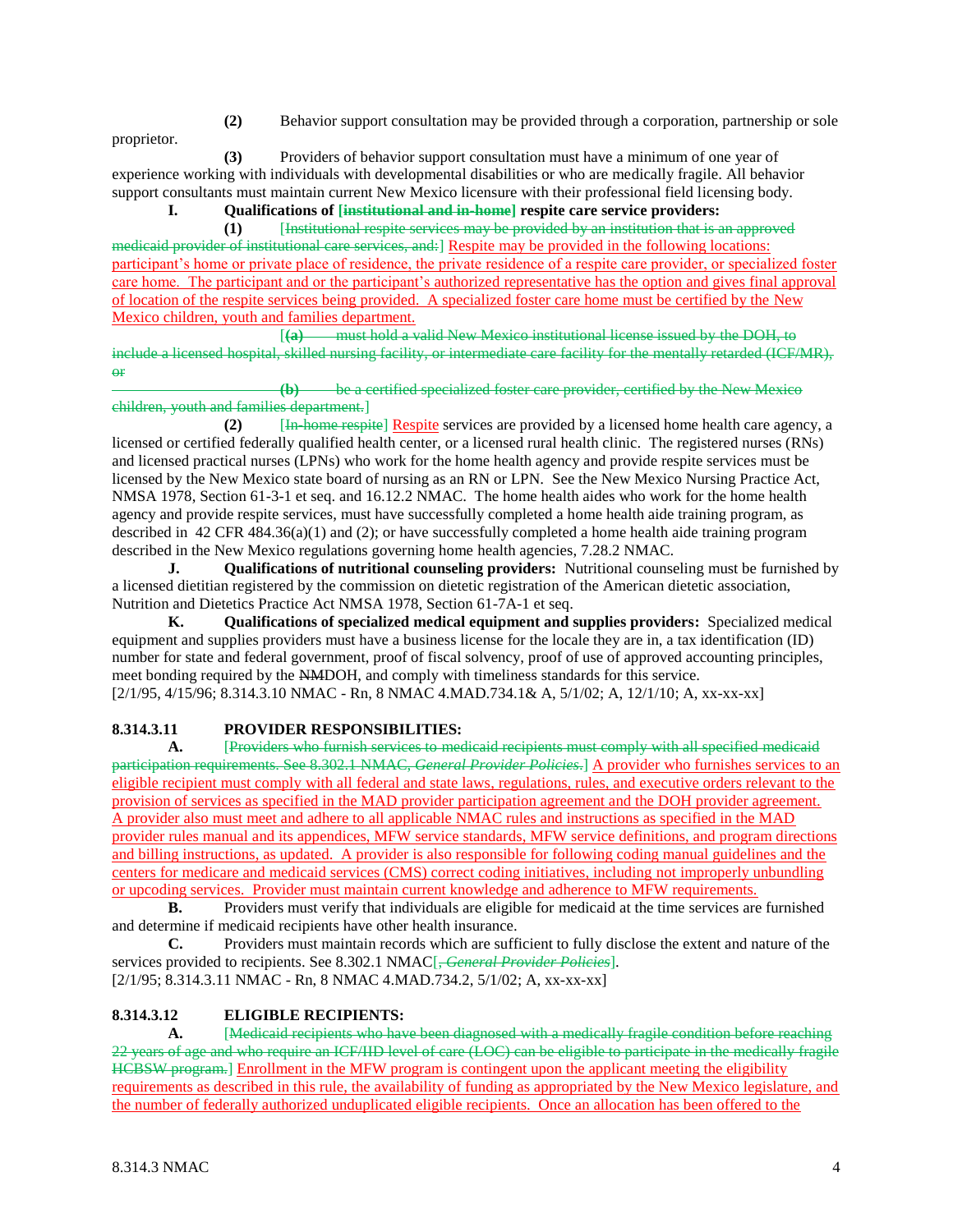applicant, he or she must meet certain medical and financial criteria in order to qualify. This criteria is contained in 8.290.400 NMAC. The eligible recipient must meet the LOC required for admittance to an ICF/IID. After initial eligibility has been established for a recipient, on-going eligibility must be determined on an annual basis.

**B.** Eligibility is limited to individuals who in addition to a developmental disability, developmental delay, or are at risk of developmental delay, have a medically fragile condition, diagnosed before the age of 22, defined as a chronic physical condition, which results in a prolonged dependency on medical care for which daily skilled (nursing) intervention is medically necessary and is characterized by one or more of the following:

**(1)** a life threatening condition characterized by reasonably frequent periods of acute exacerbation which require frequent medical supervision, or physician consultation and which in the absence of such supervision or consultation, would require hospitalization;

**(2)** a condition requiring frequent, time consuming administration of specialized treatments which are medically necessary; or

**(3)** dependence on medical technology such that without the technology a reasonable level of health could not be maintained; examples include but are not limited to ventilators, dialysis machines, enteral or parenteral nutrition support and continuous oxygen.

[2/1/95, 4/15/96; 8.314.3.12 NMAC - Rn, 8 NMAC 4.MAD.734.3, 5/1/02; A, 12/1/10; A, xx-xx-xx]

**8.314.3.13 COVERED WAIVER SERVICES:** [This medicaid waiver covers the following services for a specified number of medically fragile recipients as an alternative to institutionalization. The program is limited by the number of federally authorized unduplicated recipient (UDR) positions and program funding.] The services covered by the MFW program are intended to provide a home and community-based alternative to institutional care for an eligible recipient. In all services covered under the MFW the recipient has the right to privacy, dignity, and respect. The recipient further has the right to freedom from coercion and restraint. The MFW program covers the following services for a specified number of medically fragile recipients. The program is limited by the number of federally authorized unduplicated recipient (UDR) positions and program funding.

**A. Case management services:** Case management services assist participants in gaining access to needed waiver and other state plan services, as well as medical, social, educational, and other services regardless of the funding source for the services. Case management services are offered in a manner that allows direct communication between the case manager, the participant, and the family and appropriate service personnel. Case managers provide a link between recipients and care providers and coordinate the use of community resources needed for that care. At least every other month, the case manager conducts a face-to-face contact with the recipient, and on a monthly basis conducts a telephonic or electronic contact with the recipient. The scope of the case manager's duties includes the following:

**(1)** identifying medical, social, educational, family and community support resources;

**(2)** scheduling and coordinating timely interdisciplinary team (IDT) meetings to develop and modify the ISP annually and as needed by any team member;

**(3)** documenting contacts with the recipient and providers responsible for delivery of services to the recipient;

**(4)** verifying eligibility on an annual basis;

**(5)** ensuring the medically fragile long-term care assessment abstract (LTCAA) is completed and signed by the physician, physician assistant or clinical nurse practitioner (CNP);

**(6)** submitting the LOC packet including the LTCAA to the third-party assessor (TPA) contractor for prior authorization on a timely basis;

**(7)** ensuring the waiver review form (MAD 046) is submitted timely, both annually and as needed;

**(8)** initiating an ongoing monitoring process that provides for evaluation of delivery,

effectiveness, appropriateness of services and support provided to the recipient as identified in the ISP;

**(9)** performing an annual recipient satisfaction survey; and

**(10)** coordinating services provided though the [medically fragile (MF) waiver] MFW program and other sources (state plan, family infant toddler (FIT), commercial insurance, educational and community).

**B. Home health aide:** Home health aide services are covered under the state plan as expanded early and periodic screening, diagnosis and treatment EPSDT benefits for waiver participants under the age of 21. Home health aide services are provided in the eligible recipients own home or in the community. Home health aide services provide total care or assist a recipient in all activities of daily living. Total care is defined as: the provision of bathing (bed, sponge, tub, or shower), shampooing (sink, tub, or bed), care of nails and skin, oral hygiene,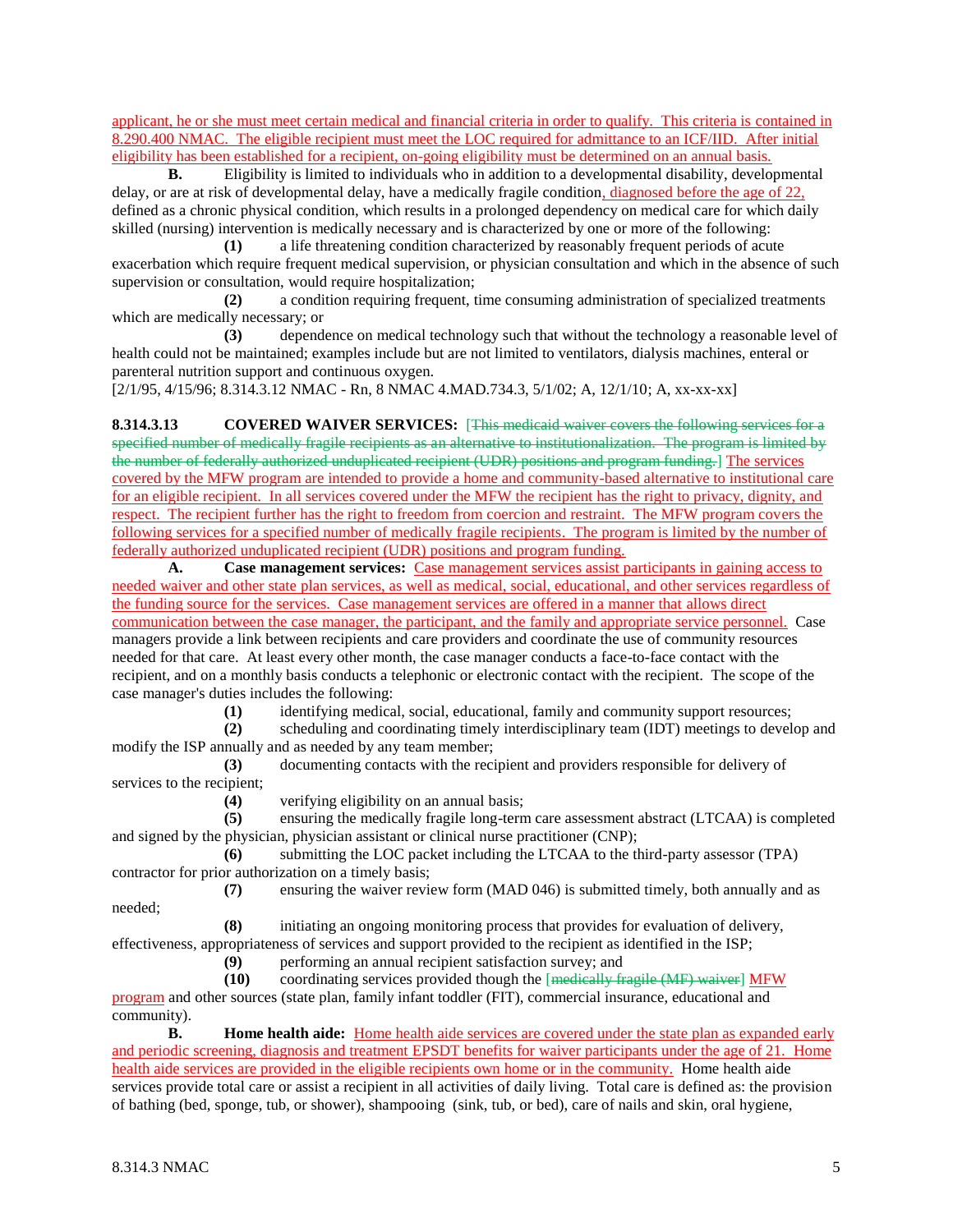toileting and elimination, safe transfer techniques and ambulation, normal range of motion and positioning, adequate oral nutrition and fluid intake. The home health aide services assist the recipient in a manner that promotes an improved quality of life and a safe environment for the recipient. Home health aide services can be provided outside the recipient's home. Home health aides perform simple procedures such as an extension of therapy services, bowel and bladder care, ostomy site care, personal care, ambulation and exercise, household services essential to health care at home, assistance with medications that are normally self-administered, reporting changes in patient conditions and needs, and completing appropriate records. Home health aides may provide basic non-invasive nursing assistant skills within the scope of their practice.

**C. Private duty nursing:** Private duty nursing services are covered under the state plan as expanded [early and periodic screening, diagnosis and treatment (EPSDT)] EPSDT benefits for waiver recipients under the age of 21. Private duty nursing services are [provided to a recipient at] provided in the eligible recipient's own home and in the community and include activities, procedures and treatment for a physical condition, physical illness, or chronic disability. Services may include medication management; administration and teaching; aspiration precautions; feeding management such as gastrostomy and jejunostomy; skin care; weight management; urinary catheter management; bowel and bladder care; wound care; health education; health screening; infection control; environmental management for safety; nutrition management; oxygen management; seizure management and precautions; anxiety reduction; staff supervision; and behavior and self-care assistance. DOH requires certain standards to be maintained by the private duty nursing care provider with which it contracts. In carrying out their role for DOH, private duty nursing care agencies must:

**(1)** employ only RNs and LPNs licensed in the state of New Mexico;

**(2)** assure that all nurses delivering services are culturally sensitive to the needs and preferences of the recipients and their families. Based upon the recipient's individual language needs or preferences, nurses may be requested to communicate in a language other than English;

**(3)** inform the case manager immediately of the agency's inability to staff according to the ISP;

**(4)** develop and implement an individual nursing plan in conjunction with the recipient's physician and case manager in a manner that identifies and fulfills the recipient's specific needs;

- **(5)** document all assessments, observations, treatments and nursing interventions;
- **(6)** document and report to the case manager any non-compliance with the ISP; and

**(7)** document any incidence of recipient harm, medication error, or other adverse event in accordance with the New Mexico Nursing Practice Act.

**D. Skilled therapy services for adults:** [This medicaid waiver covers medically necessary skilled therapy services under the state plan as expanded EPSDT benefits for waiver participants under the age of 21. Waiver services for adults are provided when the limits of EPSDT skilled therapy services are exhausted.] Skilled therapy services are covered under the state plan as expanded EPSDT benefits for waiver participants under the age of 21. Adults access therapy services under the state plan for acute and temporary conditions that are expected to improve significantly in a reasonable and generally predictable period of time. Waiver services are provided when the limits of the state plan skilled therapy services are exhausted. The amount, duration, and goals of skilled therapy services must be included in an ISP. A therapy treatment plan must be developed with the initiation of therapy services and updated at least every six months. The therapy treatment plan includes the following: developmental status of the recipient in areas relevant to the service provided; treatment provided, including the frequency and duration; and recommendation for continuing services and documentation of results. Skilled maintenance therapy services specifically include the following:

**(1)** Physical therapy: Physical therapy services promote gross/fine motor skills, facilitate independent functioning or prevent progressive disabilities. Specific services may include: professional assessment(s), evaluation(s) and monitoring for therapeutic purposes; physical therapy treatments and interventions; training regarding physical therapy activities, use of equipment and technologies or any other aspect of the individual's physical therapy services; designing, modifying or monitoring use of related environmental modifications; designing, modifying, and monitoring use of related activities supportive to the ISP goals and objectives; and consulting or collaborating with other service providers or family members, as directed by the recipient.

**(2)** Occupational therapy: Occupational therapy services promote fine motor skills, coordination, sensory integration, or facilitate the use of adaptive equipment or other assistive technology. Specific services may include: teaching of daily living skills; development of perceptual motor skills and sensory integrative functioning; design, fabrication, or modification of assistive technology or adaptive devices; provision of assistive technology services; design, fabrication, or applying selected orthotic or prosthetic devices or selecting adaptive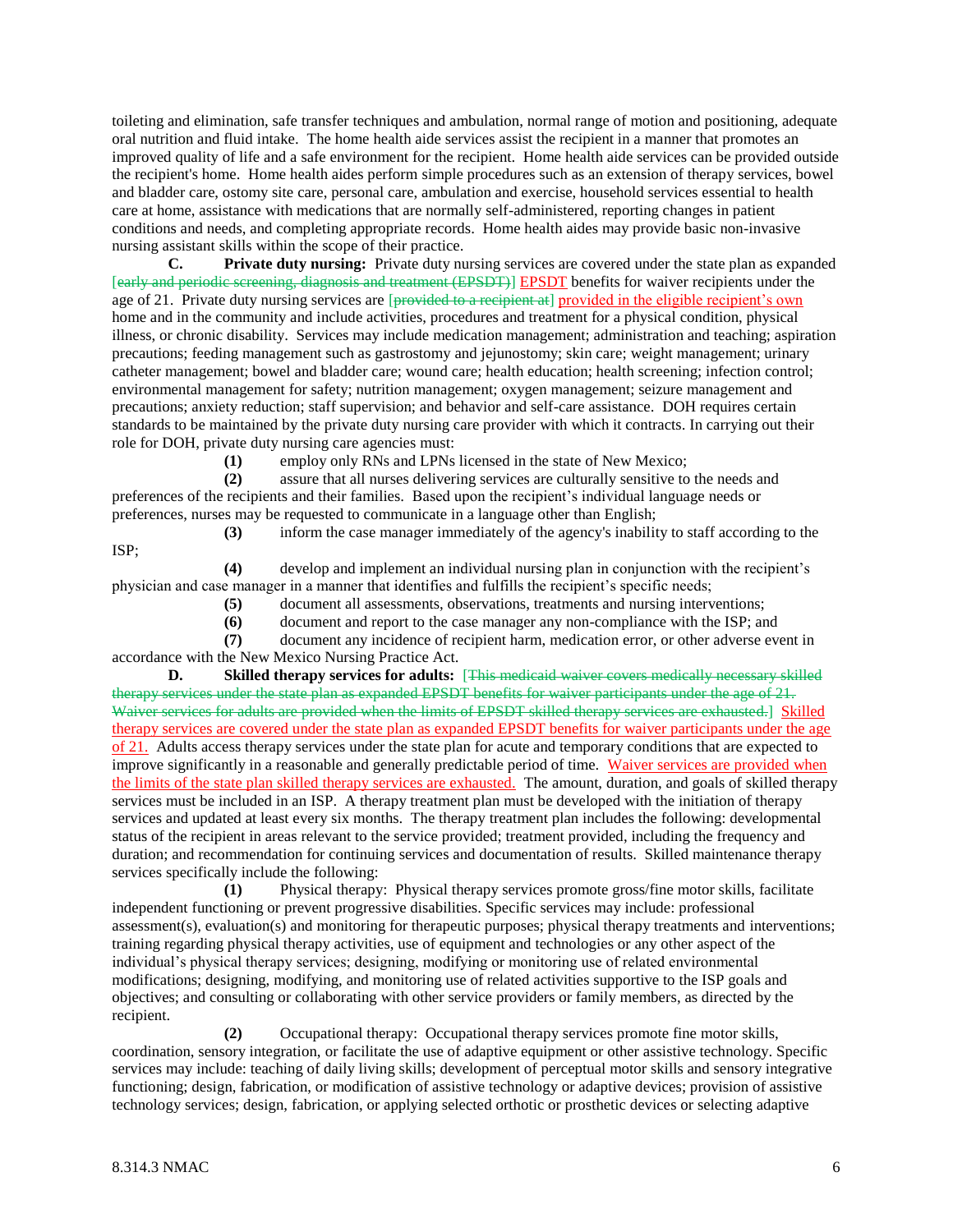equipment; use of specifically designed crafts and exercise to enhance function; training regarding occupational therapy activities; and consulting or collaborating with other service providers or family members, as directed by the recipient.

**(3)** Speech language therapy: Speech language therapy services preserve abilities for independent function in communication; facilitate oral motor and swallowing function; facilitate use of assistive technology, or prevent progressive disabilities. Specific services may include: identification of communicative or oropharyngeal disorders and delays in the development of communication skills; prevention of communicative or oropharyngeal disorders and delays in the development of communication skills; development of eating or swallowing plans and monitoring their effectiveness; use of specifically designed equipment, tools, and exercises to enhance function; design, fabrication, or modification of assistive technology or adaptive devices; provision of assistive technology services; adaptation of the recipient's environment to meet his/her needs; training regarding speech language therapy activities; and consulting or collaborating with other service providers or family members, as directed by the recipient.

**E. Behavior support consultation services:** This medicaid waiver provides services to assist the medically fragile recipient, [his/her] his or her parents, family members or primary care givers. Behavior support consultation includes assessment, treatment, evaluation and follow-up services to assist the recipient, parents, family members or primary care givers with the development of coping skills [related to preserving the family's efforts to maintain the recipient at home] which promote or maintain the participant in a home environment. Behavior support consultation: (1) informs and guides the recipient's providers with the services and supports as they relate to the recipient's behavior and his/her medically fragile condition; (2) identifies support strategies to ameliorate contributing factors with the intention of enhancing functional capacities, adding to the provider's competency to predict, prevent and respond to interfering behavior and potentially reducing interfering behavior(s); (3) supports effective implementation based on a functional assessment; (4) collaborates with medical and ancillary therapies to promote coherent and coordinated services addressing behavioral issues and to limit the need for psychotherapeutic medications; and (5) monitors and adapts support strategies based on the response of the recipient and his/her service and support providers. Based on the recipient's ISP, services are delivered in an integrated/natural setting or in a clinical setting.

**F.** [**Institutional and in-home respite care services:** This medicaid waiver covers respite care as outlined in the ISP. The IDT is responsible for determining the need for respite care. Respite services are provided to recipients unable to care for themselves that are furnished on a short-term basis to allow the primary caregiver a limited leave of absence in order to reduce stress, accommodate caregiver illness, or meet a sudden family crisis or emergency. Respite care is furnished at home, in a private residence of a respite care provider, in a specialized foster care home, in a hospital or nursing facility (NF) or an ICF/MR meeting the qualifications for provider certification. When respite care services are provided to an eligible individual by an institution, that individual will not be considered a resident of the institution for purposes of waiver eligibility.] **Respite care services:** The IDT is responsible for determining the need for respite care. Respite services are provided to recipients unable to care for themselves that are furnished on a short-term basis to allow the primary caregiver a limited leave of absence in order to reduce stress, accommodate caregiver illness, or meet a sudden family crisis or emergency. Respite care is provided in the eligible recipient's own home, in a private residence of a respite care provider, or in a specialized foster care home. The participant or the participant's authorized representative has the option and gives final approval of where the respite services will be provided. Respite services include: medical and non-medical health care; personal care bathing; showering; skin care; grooming; oral hygiene; bowel and bladder care; catheter and supra-pubic catheter care; preparing or assisting in preparation of meals and eating; as appropriate, administering enteral feedings; providing home management skills; changing linens; making beds; washing dishes; shopping; errands; calls for maintenance; assisting with enhancing self-help skills; promoting use of appropriate interpersonal communication skills and language; working independently without constant supervision/observation; providing body positioning, ambulation and transfer skills; arranging for transportation to medical or therapy services; assisting in arranging health care needs and follow-up as directed by the primary care giver, physician, and case manager; ensuring the health and safety of the recipient at all times. Respite services are limited to fourteen (14) days or 336 hours per budget year.

**G. Nutritional counseling:** Nutritional counseling is designed to meet the unique food and nutrition requirements of recipients with medical fragility and developmental disabilities. Examples of recipients who may require nutritional counseling are children or adults with specific illnesses such as failure to thrive, gastroesophageal reflux, dysmotility of the esophagus and stomach etc., or who require specialized formulas, or receive tube feedings or parenteral nutrition. This does not include oral-motor skill development such as that provided by a speech language pathologist. Nutritional counseling services include assessment of the recipient's nutritional needs,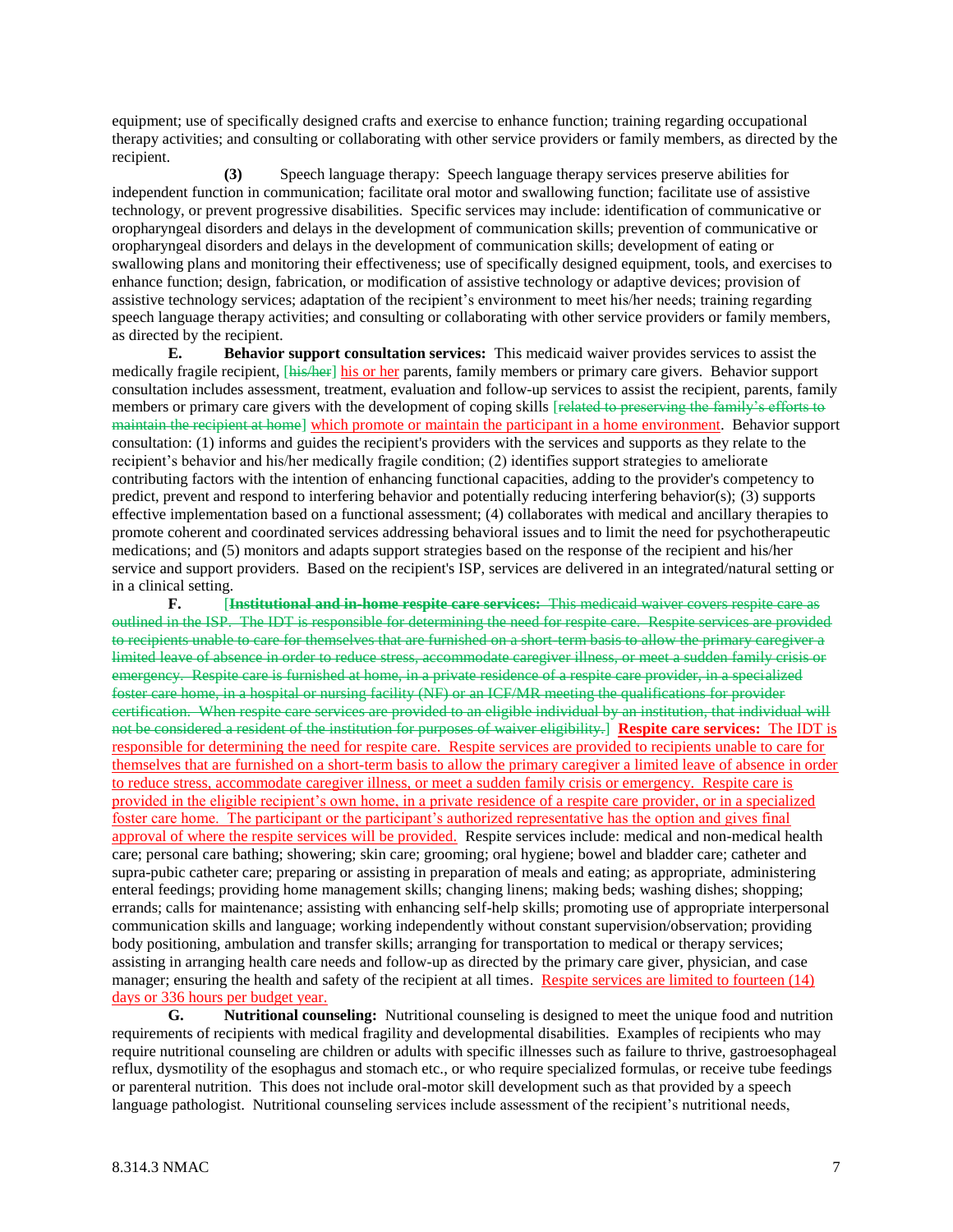regimen development, or revisions of the recipient's nutritional plan, counseling and nutritional intervention and observation and technical assistance related to implementation of the nutritional plan. These services advise and help recipients obtain appropriate nutritional intake by integrating information from the nutritional assessment with information on food, other sources of nutrients, and meal preparation consistent with cultural backgrounds and socioeconomic status. These services can be delivered in the home.

**H. Specialized medical equipment and supplies:** This medicaid waiver provides specialized medical equipment and supplies which include: (1) devices, controls or appliances specified in the plan of care that enable recipients to increase their ability to perform activities of daily living; (2) devices, controls, or appliances that enable the recipient to perceive, control, or communicate with the environment in which they live; (3) items necessary for life support or to address physical conditions along with ancillary supplies and equipment necessary to the proper functioning of such items; (4) such other durable and non-durable medical equipment not available under the state plan that is necessary to address recipient functional limitations; and (5) necessary medical supplies not available under the state plan. Items reimbursed with waiver funds are in addition to any medical equipment and supplies furnished under the state plan and exclude those items that are not of direct medical or remedial benefit to the recipient. The costs of maintenance and upkeep of equipment are included in the cost of equipment and supplies. All items must meet applicable standards of manufacture, design, and installation. Medical equipment and supplies that are furnished by the state plan are not covered under this service. This service does not include nutritional or dietary supplements, disposable diapers, bed pads, or disposable wipes. [2/1/95, 4/15/96; 8.314.3.13 NMAC - Rn, 8 NMAC 4.MAD.734.4 & A, 5-1-02; A, 12/1/10; A, xx-xx-xx]

**8.314.3.14 NON-COVERED SERVICES:** Only services listed as covered waiver services are covered under the waiver program. Ancillary services can be available to waiver recipients through the [regular medicaid program] MAP state plan services. These ancillary services are subject to the limitations and coverage restrictions which exist for other [medicaid] MAP services. See 8.301.3 NMAC[, *General Noncovered Services*,] for an overview of non-covered services.

[2/1/95, 4/15/96; 8.314.3.14 NMAC - Rn, 8 NMAC 4.MAD.734.5, 5/1/02; A, 12/1/10; A, xx-xx-xx]

**8.314.3.15 INDIVIDUALIZED SERVICE PLAN:** An initial ISP must be developed by a team of professionals in consultation with the recipient and others involved in the recipient's care within 90 days of being determined eligible for the [MF waiver] MFW program.

**A.** The case manager assists the recipient in identifying his/her dreams, goals, preferences and outcomes for service. The case manager obtains information about the recipient's strengths, capacities, needs, preferences, desired outcomes, health status, and risk factors. This information is gained through a review of the LOC assessment; interviews between the case manager and recipient; and the person-centered planning process that takes place between the case manager and recipient to develop the ISP.

**B.** The ISP addresses: activities of daily living assistance needs, health care needs, equipment needs, relationships in the home and community, personal safety and provider responsibilities.

**C.** During the pre-planning process, the case manager provides the recipient with information about the [MF waiver] MFW program. The case manager provides information about the range and scope of service choices and options, as well as the rights, risks, and responsibilities associated with the [MF waiver] MFW program. The case manager is responsible for completing the CIA and obtaining other medical assessments needed for the ISP; completing the annual LOC redetermination process; and referring the recipient to the New Mexico human services department (HSD) income support division (ISD) for financial eligibility determination annually and as needed.

**D.** The case manager works with the recipient to identify service providers to participate in the IDT meeting. State approved providers are selected from a list provided by the case manager. The recipient sets the date and time of the IDT meeting. The case manager works with the recipient to plan the IDT meeting and encourages him/her to lead the IDT meeting to the extent possible.

**E.** The case manager assists the recipient in ensuring that the ISP addresses the recipient's goals, health, safety and risks along with addressing the information or concerns identified through the assessment process. The case manager writes up the ISP as identified in the IDT meeting. Each provider develops care activities and strategies for each outcome, goal, and objective identified at the IDT meeting. The case manager assures the ISP budget is within the capped dollar amount (CDA). Implementation of the ISP begins when provider service plans have been received by the case manager and recipient, and the plan and budget have been approved by the TPA contractor.

**F.** The case manager ensures for each recipient that: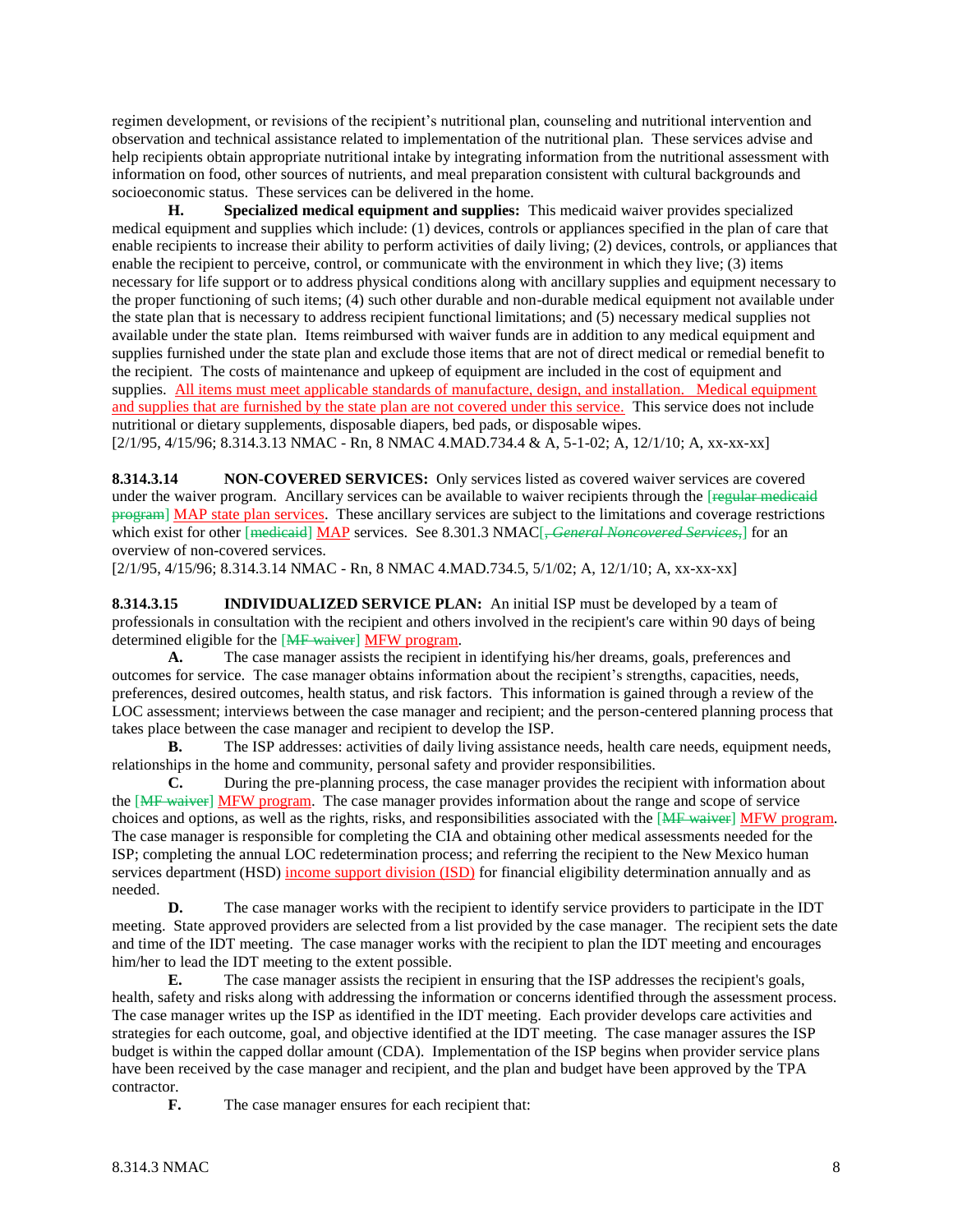**(1)** the plan addresses the recipient's needs and personal goals in medical supports needed at home for health and wellness;

**(2)** services selected address the recipient's needs as identified during the assessment process; needs not addressed in the ISP are addressed through resources outside the MF waiver program;

**(3)** the outcomes of the assessment process for assuring health and safety are considered in the plan;

**(4)** services do not duplicate or supplant those available to the recipient through the medicaid state plan or other public programs;

**(5)** services are not duplicated in more than one service code;

**(6)** the parties responsible for implementing the plan are identified and listed within the

document;

**(7)** the back-up plans are complete; and

**(8)** the ISP is submitted to and reviewed by the TPA contractor in compliance with the MF waiver service standards.

**G.** The ISP is updated if personal goals, needs or life circumstances change that may or may not result in a change of the LOC. Revisions may be requested by the recipient. Each member of the IDT may request an IDT meeting to address changes or challenges. The case manager contacts the recipient to initiate revisions to the budget. The case manager initiates the scheduling of IDT meetings and assures the IDT meeting is in compliance with the MF waiver service standards.

**H.** The case manager is responsible for monitoring the ISP pre-planning and development process. The case management agency conducts internal quality improvement monitoring of service plans. The ISP is monitored monthly via phone, electronically, and face-to-face by the case manager.

**I.** After the initial ISP, the IDT reviews the ISP at least annually or more often as needed, in order to assess progress toward goal achievement and determine any needed revisions in care.

[2/1/95, 4/15/96; 8.314.3.15 NMAC - Rn, 8 NMAC 4.MAD.734.6, 5/1/01; A, 12/1/10; A, xx-xx-xx]

**8.314.3.16 UTILIZATION REVIEW:** All medicaid services, including services covered under [this medicaid waiver] the MFW, are subject to utilization review for medical necessity and program compliance. Reviews can be performed before services are furnished, after services are furnished and before payment is made, or after payment is made. [See 8.302.5 NMAC, *Prior Authorization and Utilization Review.*] See 8.310.2.14 NMAC. Once enrolled, providers receive instructions and documentation forms necessary for prior approval and claims processing.

**A. Prior approval:** [To be eligible for HCBSW program services, medicaid recipients must require an ICF/MR LOC and meet the definition of NM medical fragility as defined in Subsection B of 8.314.3.12 NMAC, *eligible recipients*.] To be eligible for MFW program services, recipients must require an ICF/IID LOC and meet the eligibility requirements defined in Subsection B of 8.314.3.12 NMAC. LOC determinations are made by MAD or its designee. The ISP must specify the type, amount and duration of services. Certain procedures or services specified in the ISP can require prior approval from MAD or its designee. Services for which prior approval was obtained remain subject to utilization review at any point in the payment process.

**B. Eligibility determination:** Prior approval of services does not guarantee that individuals are eligible for [medicaid] MAP. Providers must verify that individuals are eligible for [medicaid] MAP at the time services are furnished and determine if [medicaid] recipients have other health insurance.

**C. Reconsideration:** Providers who disagree with prior approval request denials or other review decisions can request a re-review and reconsideration. [See Section 953 [8.350.2 NMAC], *Reconsideration of Utilization Review Decisions.*] See 8.350.2 NMAC.

[2/1/95, 4/15/96; 8.314.3.16 NMAC - Rn, 8 NMAC 4.MAD.734.7, 5/1/02; A, 12/1/10; A, xx-xx-xx]

**8.314.3.17 REIMBURSEMENT:** Waiver service providers must submit claims for reimbursement to [the MAD medicaid management information system (MMIS) contractor for processing.] MAD's fiscal contractor for processing. Claims must be filed per the billing instructions in the medicaid policy manual. Providers must follow all medicaid billing instructions. See 8.302.2 NMAC[, *Billing for Medicaid Services*]. Once enrolled, providers receive instructions on documentation, billing, and claims processing. Reimbursement to providers of medicaid waiver services is made at a predetermined reimbursement rate.

[2/1/95, 8.314.3.17 NMAC - Rn, 8 NMAC 4. MAD 734.8, 5/1/02; A, 12/1/10; A, xx-xx-xx]

# **8.314.3.18 RIGHT TO A HSD ADMINISTRATIVE HEARING:**